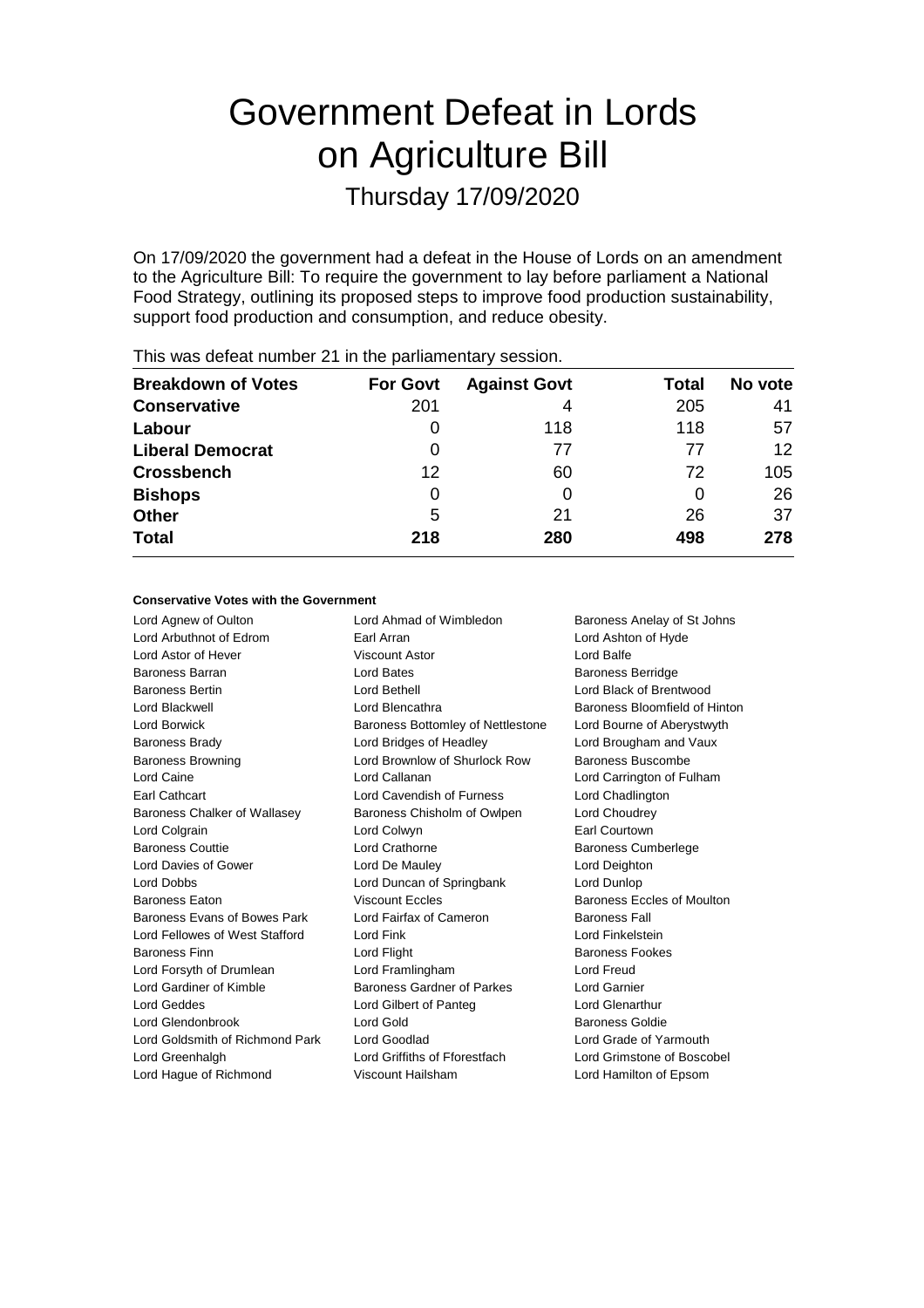Lord Young of Cookham Viscount Younger of Leckie

Baroness Harding of Winscombe Lord Haselhurst Lord Hayward Baroness Helic Lord Henley Lord Herbert of South Downs Baroness Hodgson of Abinger Lord Hodgson of Astley Abbotts Earl Home Baroness Hooper Lord Horam Lord Howard of Lympne Earl Howe Lord Howell of Guildford Lord Hunt of Wirral Lord James of Blackheath Baroness Jenkin of Kennington Lord Jopling Lord Keen of Elie Lord King of Bridgwater Lord Kirkham Lord Kirkhope of Harrogate Lord Lamont of Lerwick Lord Lang of Monkton<br>
Lord Lanslev Lord Leigh of Hurley Lord Lexden Lord Leigh of Hurley Lord Lexden Lord Lilley **Carl Lindsay** Earl Lindsay **Lord Lingfield**<br>
Earl Liverpool **Carl Lingfield** Earl Livingston of Parkhead Marquess of L Lord Livingston of Parkhead Marquess of Lothian Lord Mackay of Clashfern **Baroness Manzoor Baroness Manzoor** Lord Marland Lord Maude of Horsham **Baroness McGregor-Smith** Lord McInnes of Kilwinning<br>Baroness Mever Baroness Mobarik Baroness Mone Baroness Mobarik **Baroness Mone** Duke of Montrose **Baroness Morgan of Cotes** Baroness Morris of Bolton<br>Baroness Morrissey **Baroness Horton** Lord Moynihan **Baroness Morris Control** Baroness Morrissey Lord Moynihan Lord Naseby Lord Nash Baroness Neville-Jones Baroness Neville-Rolfe Baroness Newlove Baroness Nicholson of Winterbourne Baroness Noakes Lord Northbrook Lord Norton of Louth Lord O'Shaughnessy Lord Parkinson of Whitley Bay **Lord Patten Communist Constructs** Baroness Penn Lord Pickles Baroness Pidding Lord Polak Lord Popat Lord Porter of Spalding Lord Price Lord Rana Lord Randall of Uxbridge Baroness Rawlings<br>
Lord Reav Baroness Redfern Lord Renfrew of Ka Lord Reay **Baroness Redfern Baroness Redfern Lord Renfrew of Kaimsthorn** Lord Ribeiro Lord Risby Lord Robathan Baroness Rock Lord Rose of Monewden Lord Rotherwick Lord Saatchi **Baroness Sanderson of Welton** Lord Sassoon<br>Baroness Sater **Baroness Scott of Bybrook** Baroness Seccombe Baroness Scott of Bybrook Lord Selkirk of Douglas **Baroness Shackleton of Belgravia** Lord Sheikh Baroness Shephard of Northwold Lord Sherbourne of Didsbury Earl Shrewsbury Lord Smith of Hindhead Baroness Stedman-Scott Lord Sterling of Plaistow Lord Strathclyde **Baroness Stroud** Baroness Sugg Baroness Sugg Lord Suri Lord Taylor of Holbeach Lord Tebbit Viscount Trenchard Lord Trimble Lord True Lord Tugendhat Viscount Ullswater Lord Vaizey of Didcot Baroness Vere of Norbiton **Baroness Verma** Lord Wakeham Baroness Warsi Lord Wasserman Lord Wei Lord Wharton of Yarm **Lord Whitby Baroness Wilcox** Baroness Williams of Trafford Lord Wolfson of Aspley Guise Lord Young of Graffham

#### **Conservative Votes against the Government**

Lord Marlesford

Lord Bowness Earl Caithness Lord Deben

**Labour Votes with the Government**

# **Labour Votes against the Government**

Lord Anderson of Swansea Baroness Andrews Lord Bach **Baroness Bakewell Baroness Bakewell Lord Bassam of Brighton** Lord Berkeley Baroness Billingham Baroness Blower Lord Blunkett **Lord Boateng** Lord Boateng Lord Bradley Lord Brooke of Alverthorpe Lord Browne of Ladyton Baroness Bryan of Partick Lord Campbell-Savours **Lord Carter of Coles** Baroness Chakrabarti Viscount Chandos **Lord Clark of Windermere** Baroness Clark of Kilwinning Lord Collins of Highbury **Baroness Corston** Baroness Crawley Lord Cunningham of Felling **Lord Davidson of Glen Clova** Baroness Donaghy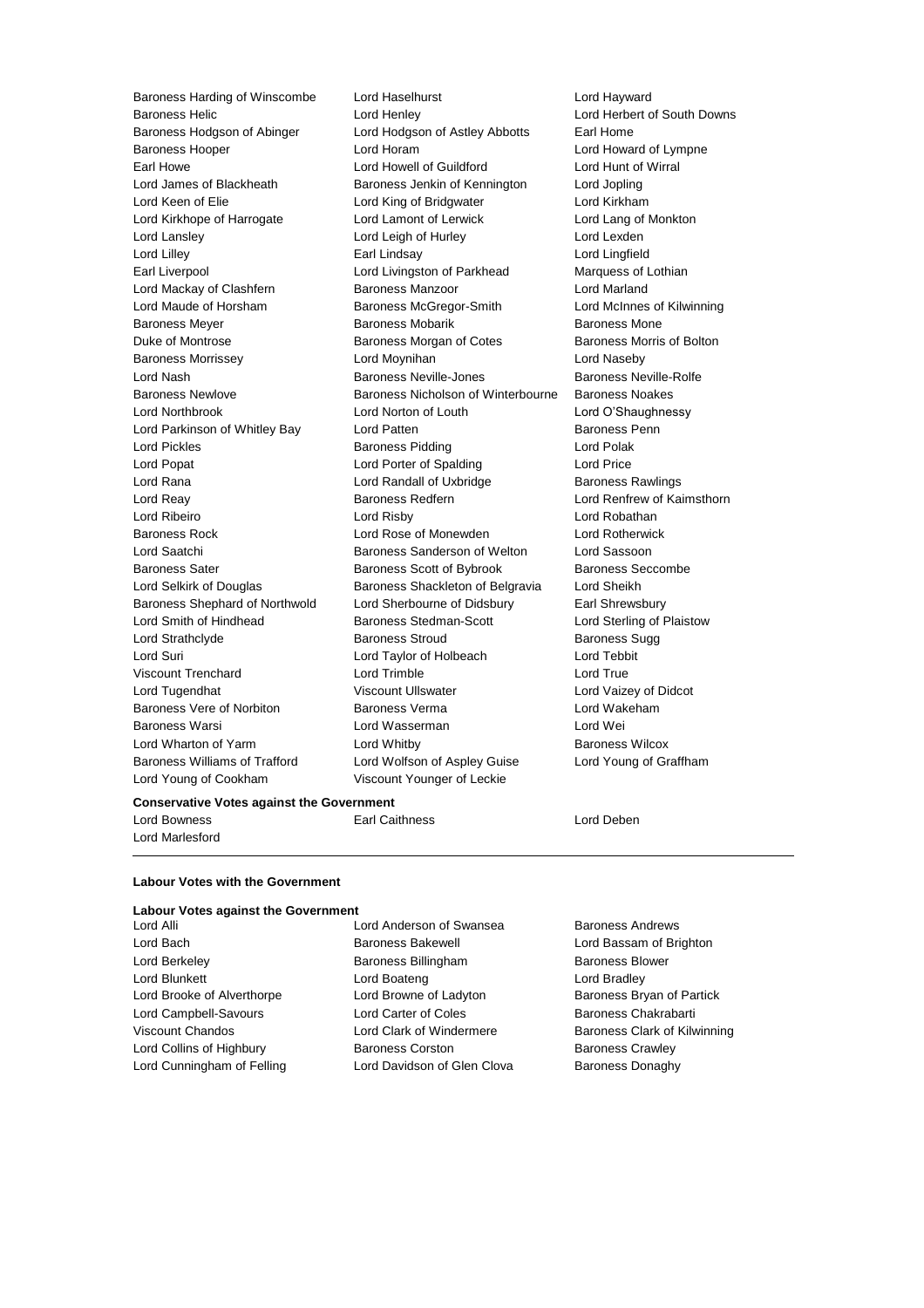Baroness Drake Lord Dubs Lord Faulkner of Worcester Lord Filkin Lord Foulkes of Cumnock and Baroness Gale<br>
Lord Giddens Contract Baroness Goudie Cord Cord Grantches Lord Griffiths of Burry Port Lord Grocott Lord Hain Viscount Hanworth Lord Harris of Haringey Lord Haskel Lord Haughey **Lord Haworth Baroness Hayter of Kentish Town** Baroness Healy of Primrose Hill Lord Hendy Contract Contract Baroness Henig Lord Hollick Lord Howarth of Newport Lord Hoyle Lord Hutton of Furness **Lord Jones** Baroness Jones of Whitchurch Lord Jordan **Lord Judd** Baroness Kennedy of The Shaws Lord Kennedy of Southwark Lord Kestenbaum **Lord Kestenbaum** Lord Knight of Weymouth<br>
Lord Lavard Lord Leitch Lord Leitch Lord Levy Lord Layard **Lord Leitch** Baroness Liddell of Coatdyke Lord Lipsey Lord Baroness Lister of Burtersett Lord MacKenzie of Culkein Baroness Mallalieu Lord Mandelson Baroness Massey of Darwen Lord Maxton Lord McAvoy Lord McConnell of Glenscorrodale Baroness McDonagh Baroness McIntosh of Hudnall Lord McKenzie of Luton Lord McNicol of West Kilbride Lord Mendelsohn Lord Mitchell **Baroness Morgan of Huyton** Lord Murphy of Torfaen Baroness Pitkeathley Lord Prescott Baroness Primarolo Baroness Prosser **Example 2** Lord Puttnam **Baroness Quin** Lord Radice **Baroness Ramsay of Cartvale** Baroness Rebuck Lord Robertson of Port Ellen Lord Rooker Lord Rosser Lord Sawyer **Baroness Sherlock** Miscount Simon Baroness Smith of Gilmorehill Baroness Smith of Basildon Lord Snape Lord Stevenson of Balmacara Baroness Taylor of Bolton Baroness Thornton Lord Touhig Lord Triesman Lord Tunnicliffe Lord Turnberg Lord Watson of Invergowrie Lord Watts Lord West of Spithead Baroness Wheeler Lord Whitty Baroness Wilcox of Newport Lord Wills Lord Winston Lord Wood of Anfield Lord Young of Norwood Green Baroness Young of Old Scone

Lord Giddens Baroness Goudie Lord Grantchester

## **Liberal Democrat Votes with the Government**

# **Liberal Democrat Votes against the Government**

Lord Addington Lord Alderdice Lord Allan of Hallam Baroness Bakewell of Hardington Mandeville

Baroness Benjamin Baroness Bonham-Carter of Yarnbury Baroness Bowles of Berkhamsted Lord Bradshaw Lord Bruce of Bennachie Lord Burnett Baroness Burt of Solihull **Lord Campbell of Pittenweem** Lord Chidgey Lord Clement-Jones Lord Cotter Lord Dholakia Baroness Featherstone Lord Foster of Bath Lord Fox Baroness Garden of Frognal Lord German **Earl Glasgow** Earl Glasgow Lord Goddard of Stockport Lord Greaves **Baroness Grender** Baroness Grender Baroness Hamwee **Baroness Harris of Richmond** Baroness Humphreys Lord Hussain Baroness Hussein-Ece Baroness Janke Baroness Jolly **Communist Constructed Lord Jones of Cheltenham** Baroness Kramer Lord Lee of Trafford **Baroness Ludford** Lord Marks of Henley-on-Thames Lord McNally **Community** Lord Newby **Community** Baroness Northover Lord Oates Lord Paddick Lord Palmer of Childs Hill Baroness Parminter **Baroness Pinnock** Lord Purvis of Tweed Baroness Randerson Lord Redesdale Lord Rennard Lord Roberts of Llandudno Baroness Scott of Needham Market Lord Scriven Baroness Sheehan Lord Shipley Lord Shutt of Greetland Baroness Smith of Newnham Lord Stephen Lord Stoneham of Droxford Lord Storey **Lord Strasburger** Cord Strasburger **Lord Stunell** 

Baroness Barker **Lord Beith**